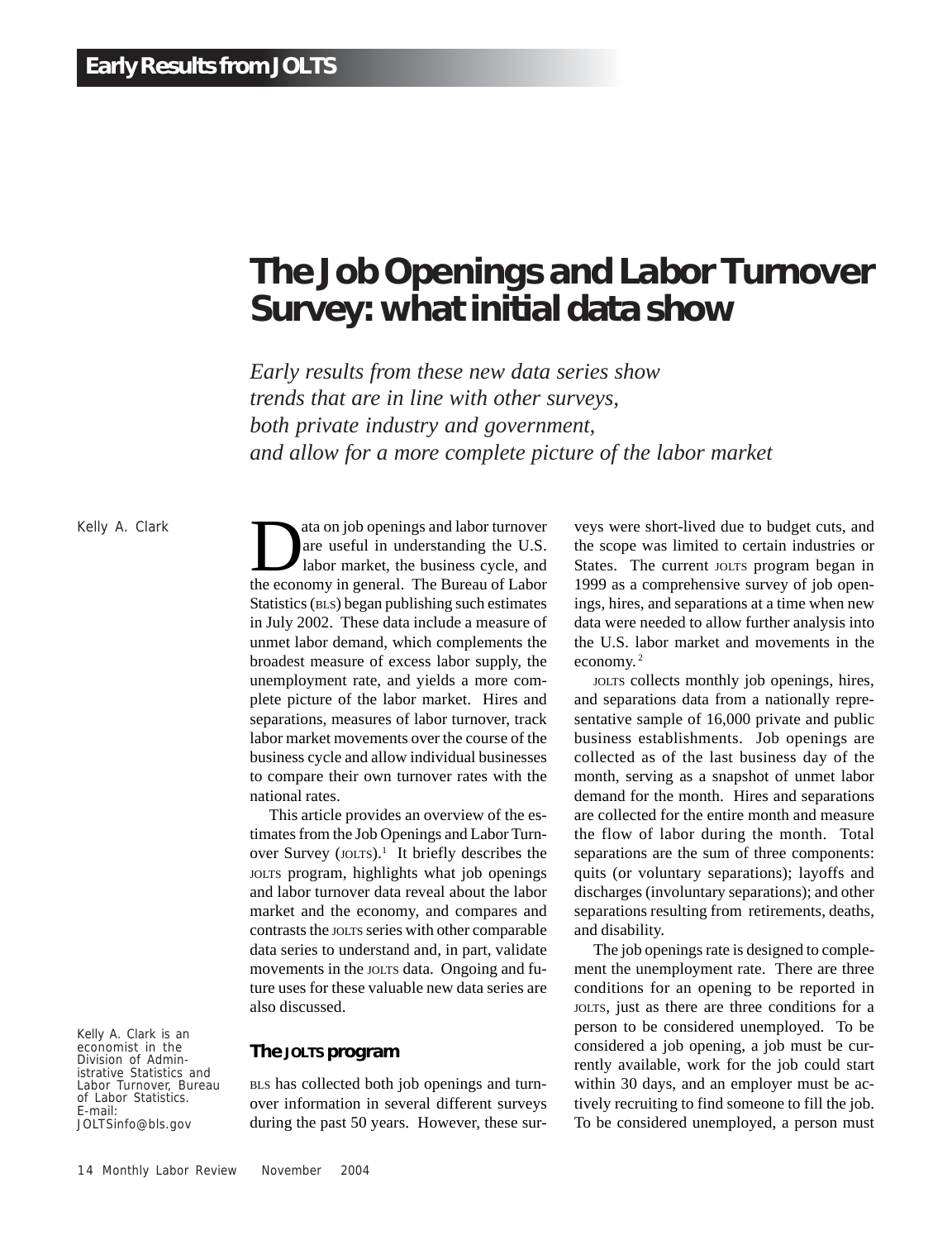be available for work, could start work immediately, and must be actively searching for work.

JOLTS estimates were first released in July 2002, and monthly estimates are available beginning with December 2000. In addition to the national totals, seasonally unadjusted estimates are published for the private and public sectors, for 16 private industry divisions, and for 2 public industry divisions based on the North American Industry Classification System (NAICS). Estimates for four geographic regions also are available. Seasonally adjusted estimates are available for job openings, hires, total separations, and quits at the total nonfarm level as well as for the regions and selected industry sectors.3 Neither layoffs and discharges nor other separations showed a strong seasonal component, but these data series, as well as the remaining unadjusted industry series, will be re-evaluated periodically to determine if and when seasonal adjustment is possible.

The JOLTS data series were first published as developmental because the estimates from the new program were subject to intense scrutiny and review, and BLS needed time to conduct a thorough methodological review before announcing the series as official BLS labor market statistics. In addition, the entire sample of establishments was not enrolled in the survey until January 2002, and collection methods were refined in March 2002 to help respondents more accurately report separations data.

In April 2004, the developmental status was lifted, and seasonally adjusted data series were first released along with monthly press releases, which provided some analysis of the estimates. Also, the production process was altered to allow preliminary, or first closing, estimates to be released; previously, final, or second closing, estimates had been released. Even throughout the period when the series were classified as developmental, the individual series showed movements that were in line with other economic indicators and with the cyclical movement of the economy. Although BLS advises caution when using estimates prior to March 2002, those estimates are useful in evaluating the state of both the labor market and economy in general during the recessionary period and the beginning of the recovery.

# **Labor demand and the Beveridge curve**

Statistics on job openings are a necessary complement to the BLS unemployment data for a complete picture of the labor market; job openings data represent unmet labor demand and unemployment data represent excess labor supply. The parallel concept of these two data sources allows direct comparisons. In theory, job openings should move in the opposite direction of unemployment over the course of the business cycle. In good economic times, the labor market tends to be tight, with employers searching for employees, but most people who want a job already are employed. Unemployment tends to be low and openings tend to be high. However, when economic conditions worsen, employers are hesitant to post openings for "new" jobs, and the few openings for existing jobs tend to be filled quickly. Unemployment is usually higher due to reduced hiring and increased layoffs in response to weak demand.

The Beveridge curve is the depiction of the relationship between job openings and unemployment over time, shown as an inverse relationship between the two rates, with movements along the curve distinguished from shifts of the curve itself. (See illustrations below.)

#### **Movement along the Beveridge curve**



Movements along the curve are generally related to changes in the business cycle and the cyclical fluctuations of the demand for labor. Shifts of the curve are due to changes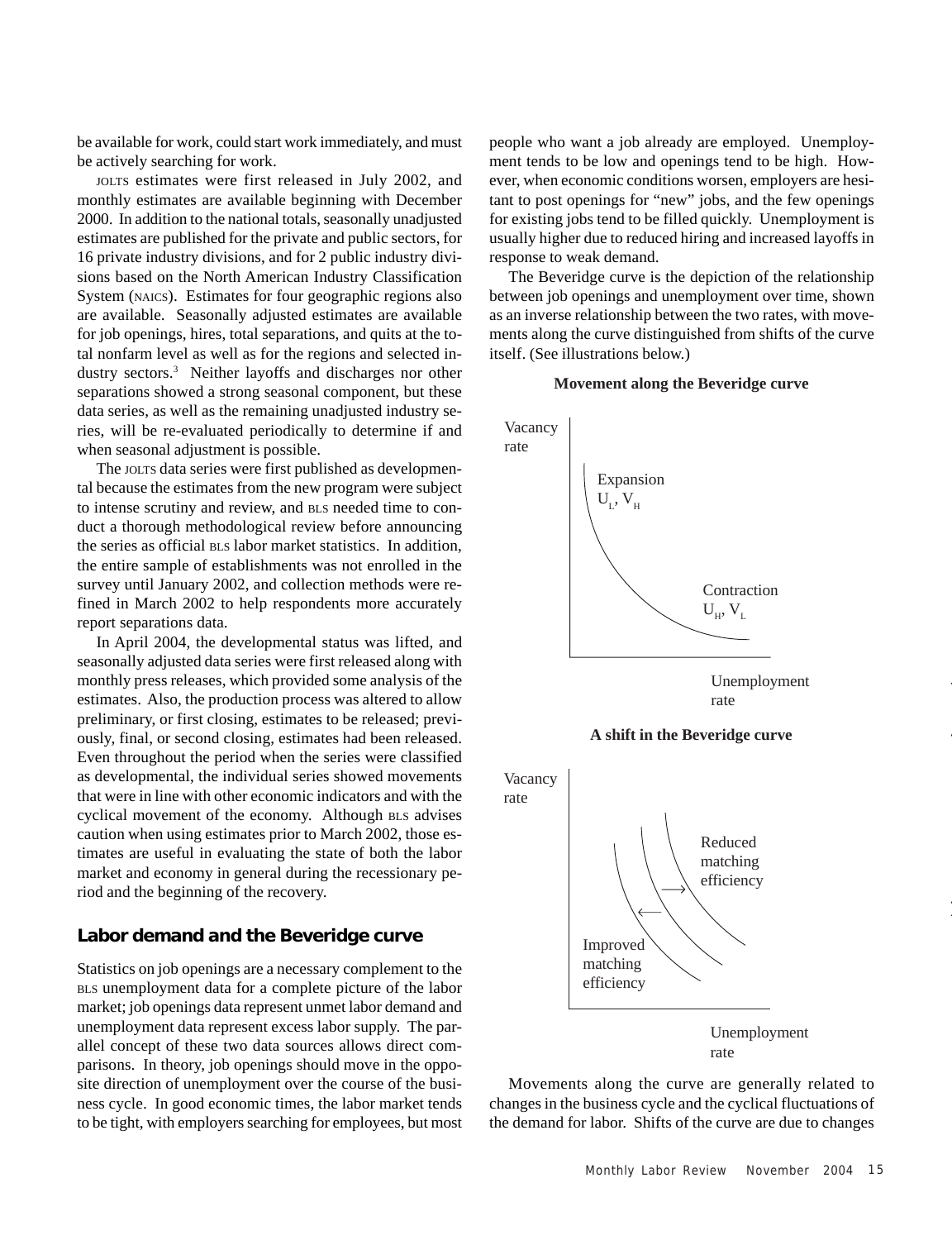in the efficiency with which workers match with open jobs. These movements are based on changes in structural and frictional unemployment as the labor force changes and as industry and geographic trends influence the distribution of jobs. As matching efficiency changes, the curve moves closer to or further away from the origin. Even though the two movements are not independent, it is possible to distinguish them when graphing the Beveridge curve over long periods of time.4

Although the JOLTS job openings series is rather short, a preliminary look at the Beveridge curve shows the expected inverse relationship between the job openings and unemployment rates. (See chart 1.) The correlation between the two series, at –0.80, is negative and significant, as expected. The chart shows that early 2001 was a period of low unemployment and high job openings. As the economy moved into recession, unemployment increased and job openings decreased. In the post-recessionary period, unemployment dropped slightly while job openings increased slightly. It appears as though there have been only movements along the curve (indicating changes in labor demand), rather than significant shifts in the curve (indicating changes in the efficiency with which open jobs match with workers), but a longer time series will be able to better distinguish the movements and yield more insight into the labor market changes during this period.

The short time series also does not allow much analysis of the job openings rate prior to the start of the 2001 recession. Research has predicted job openings lead at business cycle peaks and lag at troughs. When sensing an economic downturn, employers generally first reduce job openings and hires before separating current employees, and as conditions improve, it is less costly to recall workers from layoffs than to begin recruiting and training new employees. The National Bureau of Economic Research (NBER) dated the most recent recession as having started in March 2001, and with the job openings series beginning in December 2000, it is impossible to determine the number of months that the job openings rate dropped before the official start of the recession. However, NBER declared the recession over in November 2001, and it appears that job openings did not rebound strongly in 2002 or 2003, indicating lagging at the business cycle trough. Chart 1 shows that the Beveridge curve may be looping back along itself in 2004, showing that job openings have begun to increase as unemployment has decreased.

# **Job openings and unemployment levels**

When examining the unemployment and job openings esti-

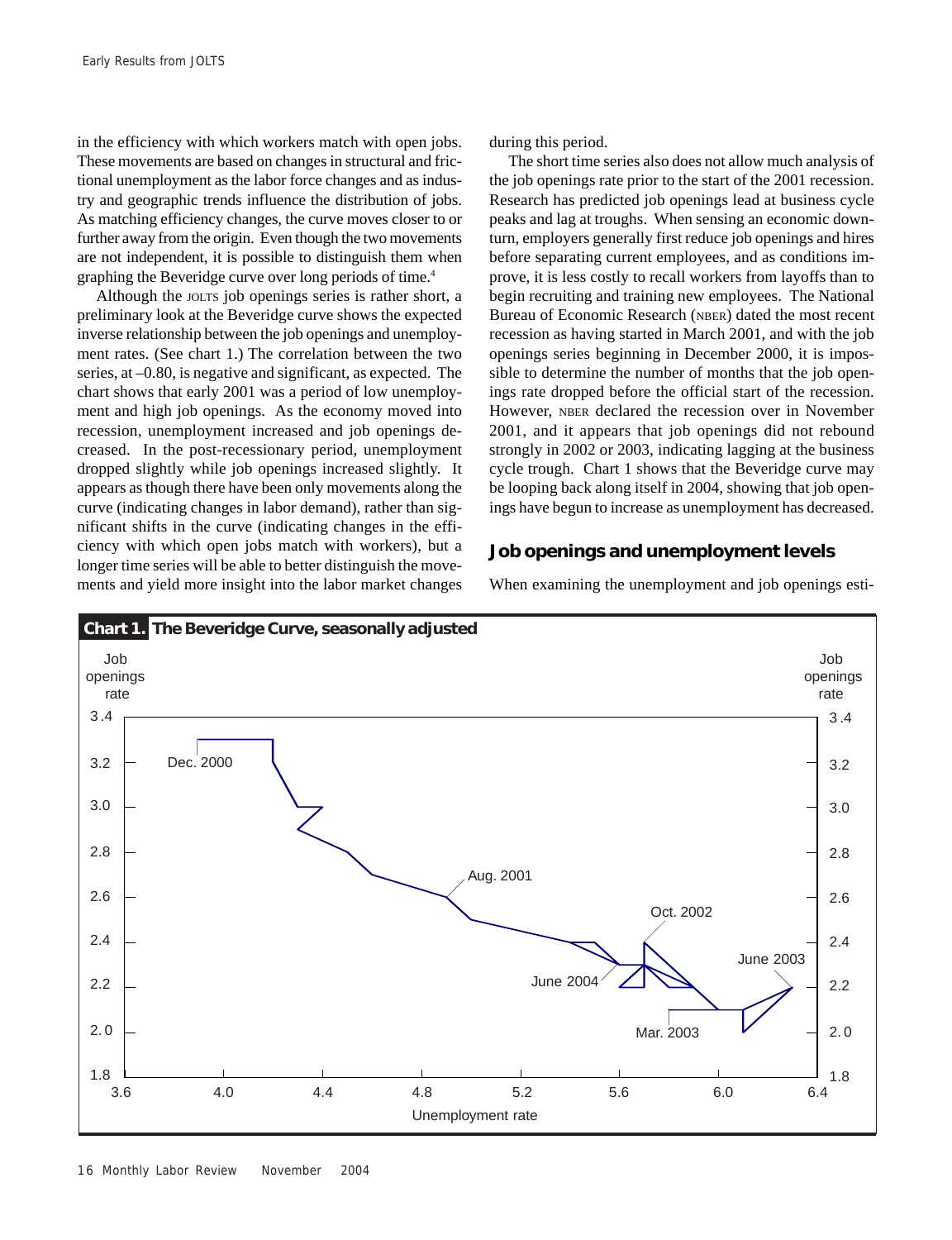mates, it is easy to see that the two series are at different levels, and another way to analyze the data series is to compare the two levels over time. Long before the United States had a representative survey such as *JOLTS* to collect job openings data, Katharine Abraham suggested that the number of persons unemployed is much larger than the number of job openings. 5 Her research showed the number of unemployed persons was indeed greater than the number of job openings at any given time, but the ratio did shift over time. In the mid-1960s, the ratio of unemployed persons to one job opening was approximately 2.5, which shifted to 4.0 in the early 1970s and then increased to 5.0 in the late 1970s. These ratios can be used in determining the "tightness" of the labor market. The ratio using the JOLTS job openings data ranges from below 2.0 unemployed persons for every job opening throughout the first half of 2001, when the labor market was perceived as being relatively tight, to 3.3 in August 2003, when the labor market was seen as lagging the general economic recovery.

Because of these types of direct comparisons, there already has been talk of a "jobs deficit," or the difference between the number of unemployed persons and the number of job openings.<sup>6</sup> It is important to remember that even with carefully constructed parallel definitions, the reference periods are both snapshots, but different: the week of the 12th for unemployment, compared with the last business day of the month for job openings. Job openings that first become open and are filled at any time before the end of the month are not included in the job openings estimates. In addition, the JOLTS definition of a job opening requires that a job be unfilled to be counted. Experience suggests that some companies post openings and fill jobs while the departing employee is still working, in order to train the new employee, and these openings would not be included in the JOLTS estimate. Another requirement for a job opening to be counted is that work could begin within 30 days. For industries such as education that tend to fill jobs well in advance of when work will actually begin (posting jobs and hiring in the spring for work to begin when school opens in the fall), these openings will not be reflected in the JOLTS estimate. Furthermore, the survey that measures unemployment, the Current Population Survey (CPS), has a different scope than the JOLTS program. The CPS is a household survey that includes agricultural workers, unpaid family workers, domestic workers in private households, and the self-employed, all of whom are not covered by establishment surveys such as JOLTS. It is therefore better to compare the ratio of unemployed to job openings over time rather than focusing on how the levels compare at any one point in time.

In addition, Abraham was careful to note that it is not necessarily optimal for there to be a one-for-one relationship between unemployment and job openings.<sup>7</sup> There are social

costs involved with unemployment (for instance, a 10-percent unemployment rate would not be considered optimal, even with a 10-percent job openings rate), and even if there were a one-for-one relationship at a point in time, the people looking for work may not meet the qualifications needed to fill the job openings, or the job openings may not be in the same location as the people looking for work. These frictions in the labor market (the source of frictional unemployment) keep job openings from being filled instantaneously.

# **Job openings and the Help-Wanted Index**

From the beginning, the JOLTS program has tracked each data series against other available series to help analyze the validity of both long-term trends and month-to-month movements. The only other existing national measure of excess labor demand is the Conference Board's Help-Wanted Advertising Index (Help-Wanted Index).<sup>8</sup> With some manipulation, the Help-Wanted Index has been used in Beveridge curve analysis in the past. As a measure of the volume of help-wanted advertising in major newspapers from across the country, this index has been a good indicator when compared with unemployment. The job openings rate and the Help-Wanted Index, have trends that are roughly similar. (See chart 2.) However, the decrease from December 2000 to November 2001 was much sharper for the Help-Wanted Index, which experienced a drop of 42 percent, compared with a drop of 30 percent in the job openings rate. The differences in scope and definition between the Help-Wanted Index and the job openings rate may account for some of this difference. A change in the way employers advertise open positions also may help to explain; for example, if a large number of employers stopped posting advertisements in the newspaper in favor of advertising on one of the many Internet sites, the decline in the Help-Wanted Index would not represent an economic movement. In addition, JOLTS estimates from December 2000 through 2001 had larger measures of error than the 2002 and later estimates.

Employers who place help-wanted advertisements in newspapers may not be representative of the national economy, as ads tend to vary by skill level, education level, and job type. Also, the growth of the Internet's popularity for job postings may have affected the number of newspaper advertisements in the long run. The Conference Board has investigated ways to take account of advertising on the Internet, but has not made any adjustments to the Help-Wanted Index.

The various job search sites on the Internet are new options for employers seeking workers, but no single site is comprehensive enough to be used as an indicator of labor demand. Issues of coverage, scope, the existence of multiple positions per ad, and fees for postings are obstacles in using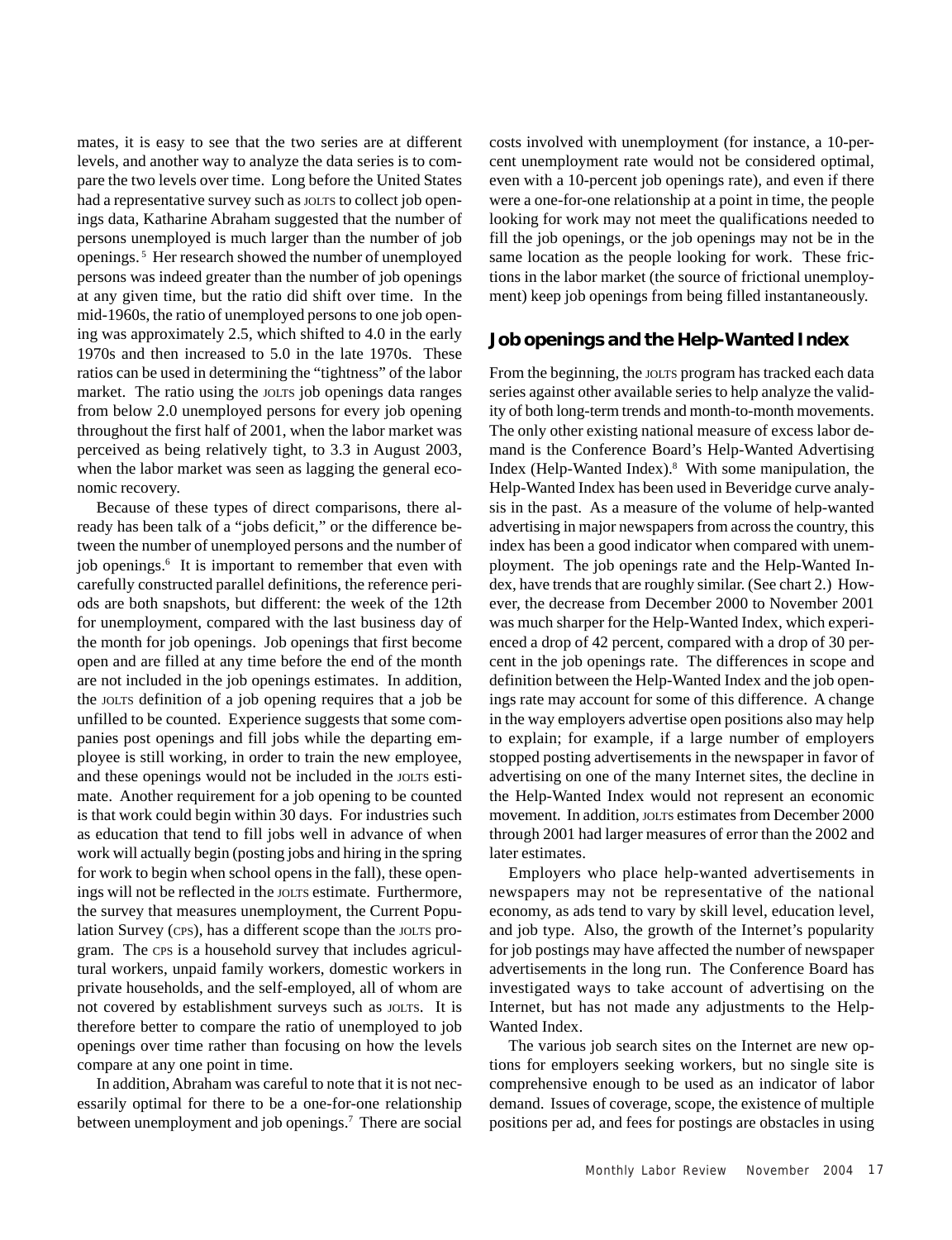

these sites as indicators.

The Help-Wanted Index is not adjusted to account for multiple positions per ad, and there are no limitations on the types of ads placed in newspapers, some of which may be placed to gather resumes for future hiring. Neither JOLTS nor the Help-Wanted Index differentiates between full- or parttime openings, and neither includes occupational information or a measure of "good" jobs versus "bad" jobs or for low-wage versus high-wage positions. As the JOLTS program expands, questions related to these issues may be added to the survey.

# **Labor turnover and the business cycle**

Thus far, the job openings data series has confirmed much of what previous research has suggested. However, some observers have been surprised by what the JOLTS hires and separations data series show, especially the amount of churning in the labor market each month. Net employment changes tend to be small from month to month, but there are millions of hires and millions of separations occurring each month at U.S. businesses. During the past decade, the annual employment change has averaged approximately plus or minus 2.2 million, but nearly 50 million hires and 50 million separa-

18 Monthly Labor ReviewNovember 2004

tions occur during any 12-month period in the past 3 years. These numbers dwarf the annual net employment change and help show the dynamism of the labor market. Information about labor market flows can therefore shed more light on how the economy works.

Hires and separations estimates can be used along with other economic indicators in examining movements in the business cycle. Hires are procyclical, increasing when the economy strengthens and decreasing when the economy weakens. In examining employment and the hires rate, there is a significant correlation between the two series. This indicates that employers tend to control their employment level by altering their hiring patterns, as there are significant costs associated with separations.<sup>9</sup> When economic times are good, employers hire to replace employees who have separated and may hire for newly created jobs. During recessions, employers may hold back on hiring to replace separated workers until business conditions improve, rather than increase separations overall. There is a close trend movement between the unadjusted series of employment and the hires rate and the related movement of the quits rate, the largest part of total separations. (See chart 3.) In fact, the correlations between hires and employment and quits and employment are positive and significant.10 As quits tend to behave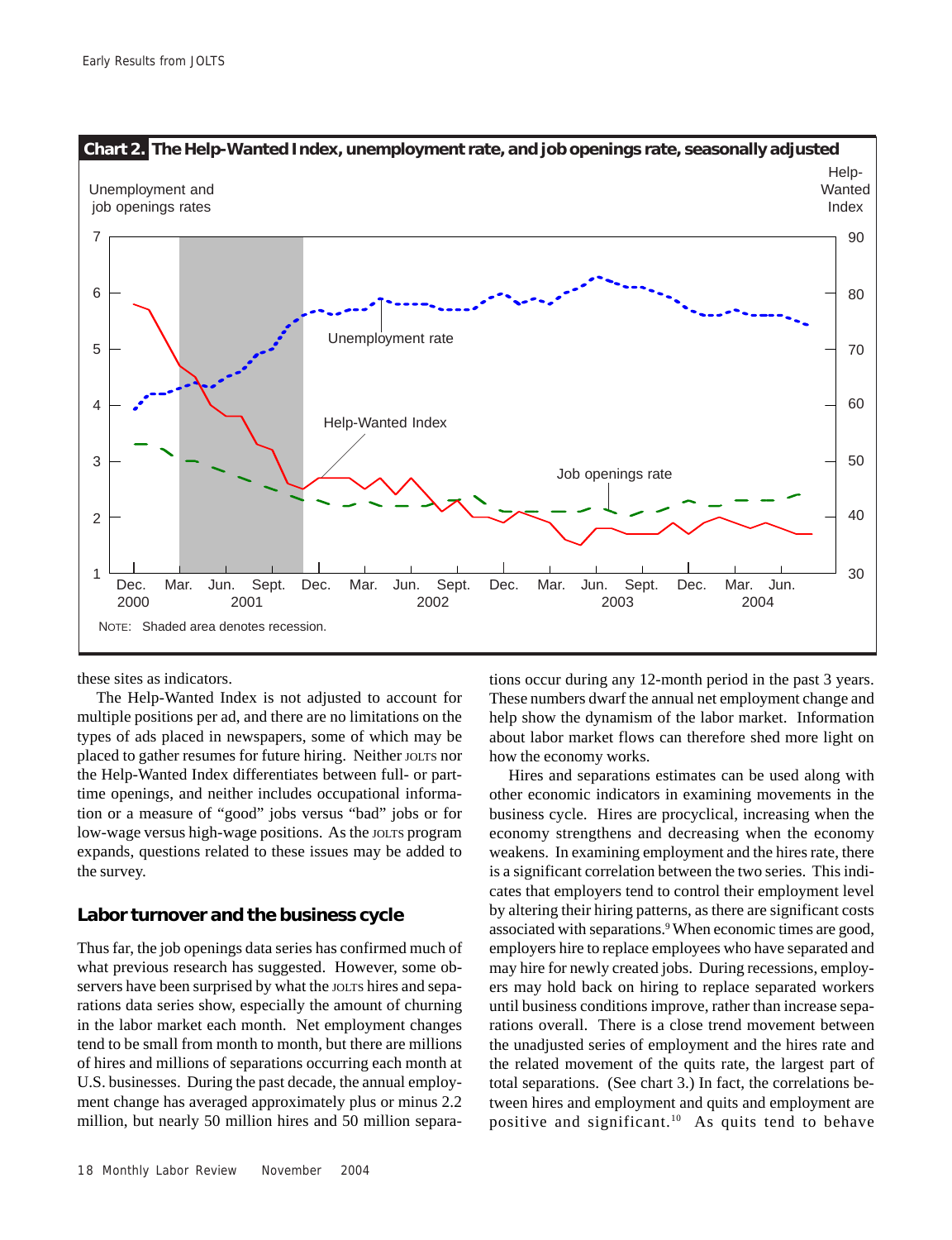

procyclically, increasing when the economy is strong (and thus as employment increases), the correlation with employment is positive.

The movement of the separations rate is dominated by quits. In fact, quits have ranged from 51.3 percent of total separations in June 2003 to more than 60 percent in early 2001 and have averaged 54.7 percent over the course of the published data series. This is an important fact in examining how separations data move with the business cycle. Intuitively, separations would seem to be countercyclical; as economic conditions deteriorate, employers lay off workers. However, because of the dominance of quits among the three components of total separations, separations have behaved procyclically. Total separations have decreased during the current recessionary period, largely because of the decrease in quits over that period and despite the uptick in layoffs and discharges. (See chart 4.)

Layoffs and discharges did increase during the recession, especially from June to October 2001, but perhaps not as much as media reports would indicate. Often, companies report a target number of "layoffs," but some companies may actually decrease their workforce through attrition and by decreased hiring during worsening economic conditions. Other companies may lay off workers in their factories over-

seas before cutting jobs at U.S. plants. In other cases, planned layoffs never materialize.

The other separations rate, which includes retirements, deaths, separations due to disability, and transfers to other locations of an establishment, has remained relatively stable over the course of the published series, fluctuating between 0.2 percent and 0.3 percent. A large proportion of other separations is thought to be retirements, and thus the demographic shift in the composition of the labor force may affect the other separations rate in coming years. As the baby-boom generation moves into retirement years, the result may be an increase in the other separations rate over time.

# **Turnover estimates and other economic indicators**

As stated earlier, quits tend to decrease during recessions because workers' outlook toward finding another job worsens with deteriorating economic conditions. 11 As economic conditions worsened throughout 2001 and 2002, consumer confidence plunged, and fewer people quit their jobs than at the same time the prior year. (See chart 5.) The seasonally adjusted quits series shows a decrease throughout the published series, and the consumer confidence index exhibits the same downward trend as the quits rate over the course of the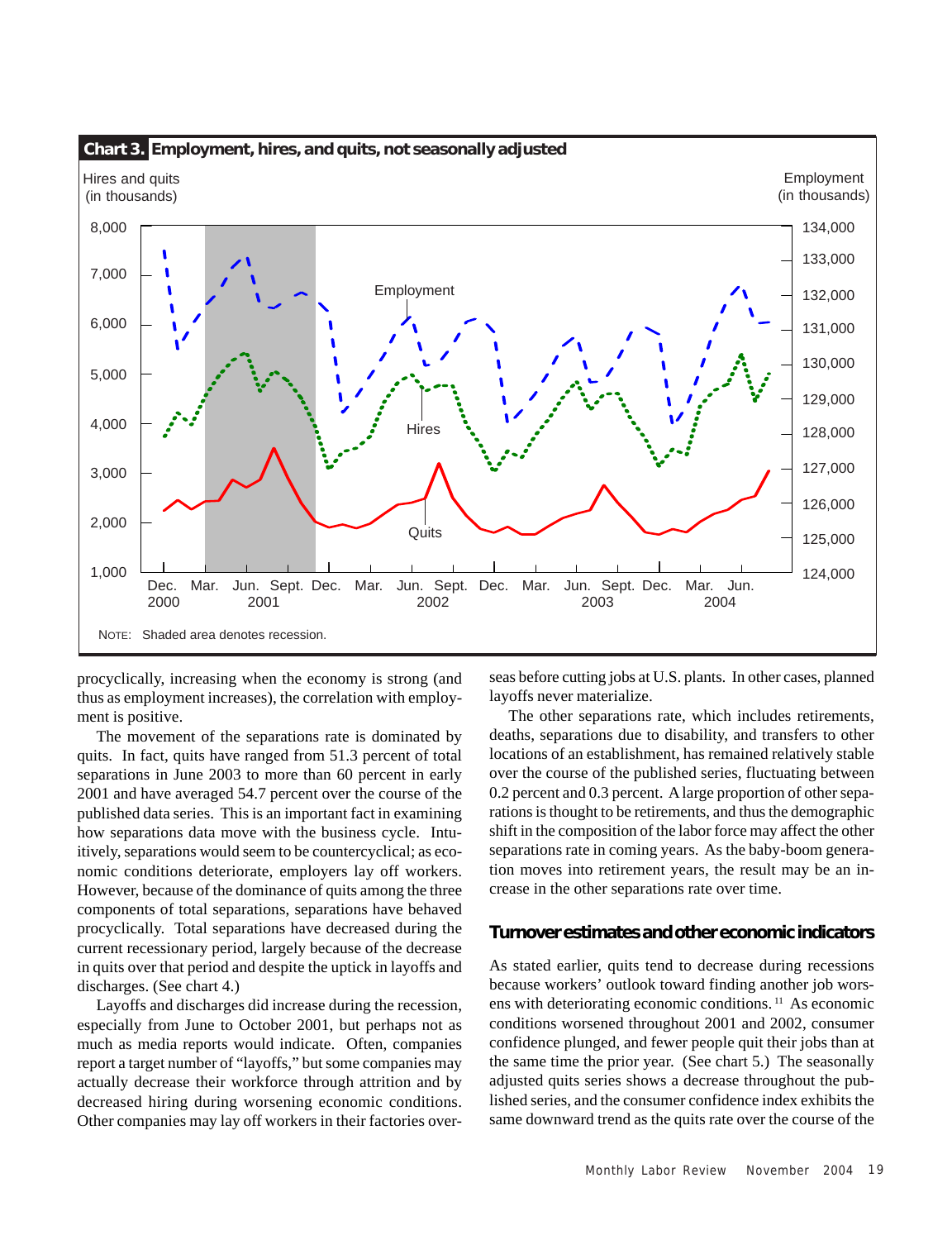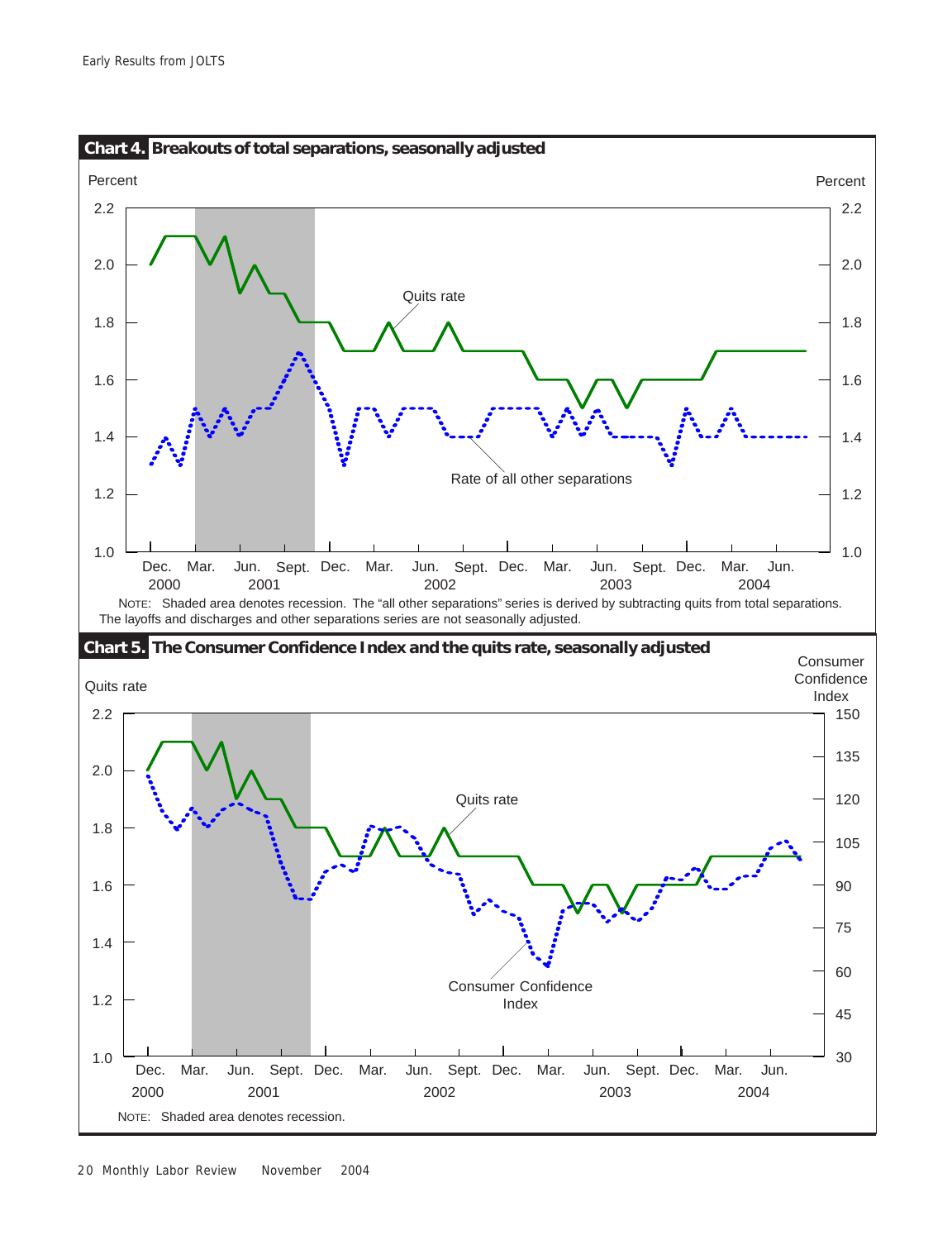series. The consumer confidence series shows something of a rebound in late 2003 and early 2004, perhaps signaling that quits may be expected to increase even further in late 2004. The correlation of quits and consumer confidence is 0.80, which is positive and significant.

One of the only other data series providing a national turnover rate has been the Bureau of National Affairs (BNA) quarterly Job Absence and Turnover report.<sup>12</sup> This long-running series provides results from approximately 300 U.S. member companies surveyed. The JOLTS total separations data trend with the BNA turnover series, but at a higher level partly because BNA does not include layoffs, job eliminations, or departures of temporary staff, whereas JOLTS includes all types of separation during the reference month. (See chart 6.)

Although the BNA report provides a long time series for turnover estimates, the JOLTS program provides a timely and nationally representative indicator of turnover for both hires and separations. In addition, with a much larger sample size and a more inclusive definition of turnover, the JOLTS statistics are more reliable and useful. With the larger sample size, JOLTS is able to publish more industry detail. However, the BNA report publishes turnover rates by establishment size class, which JOLTS may pursue in the future because turnover rates appear to vary by establishment size.

In mid-2003, BLS once again added to the national statisti-

cal framework with data series showing what underlies net employment changes, the Business Employment Dynamics (BED).13 Quarterly statistics on gross job gains and gross job losses also prove an interesting comparison to hires and separations flows. (See chart 7.) These series track net employment changes at the establishment level. A preliminary analysis has shown JOLTS total private hires and separations, summed for each quarter, have outpaced the gross job gains and gross job losses, which is as expected. The gross job gains and gross job losses are computed by comparing the employment level of the third month of each quarter. JOLTS measures each individual hire and separation that occurs during every month, and thus the data series are, by definition, higher than the gross job gains and losses series. For example, if an establishment's employment level was 10 in the third month of the first quarter and 10 in the third month of the second quarter, there would be no employment change and thus no effect on the gross job gains or losses. However, there may have been three hires and three separations in between those two points, which JOLTS data would reflect.

Along with JOLTS, the Business Employment Dynamics statistics on gross job gains and gross job losses are additional tools to use in labor market analysis. The JOLTS data series will continue to be tracked against all of these data series over time. As with job openings, the JOLTS series of hires and

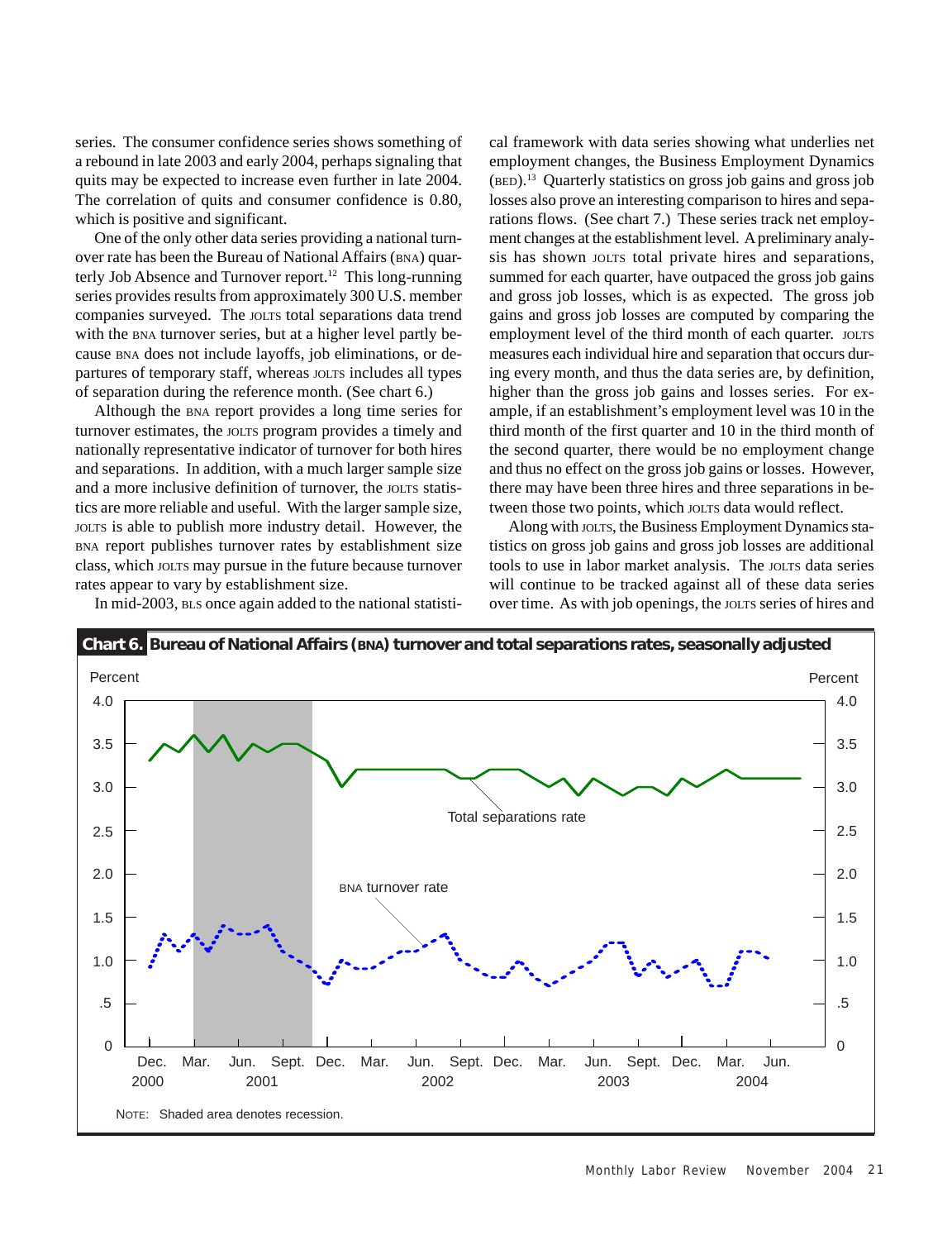

separations are more comprehensive and statistically reliable measures than other series currently available. However, because the data are collected from businesses, it is not possible to track employment flows of individuals. For example, if a person quits, there is no way of telling if they quit to move into another job, become unemployed, or leave the labor force. Surveys that track labor force flows over time, such as the BLS National Longitudinal Survey or the gross flows statistics from the BLS Current Population Survey, are more appropriate for those types of analysis. Combining these indicators with JOLTS statistics allows a more complete picture of the labor market for study and analysis.

# **Future uses of JOLTS estimates**

Although the JOLTS program was designed to provide national economic indicators, there are several things the estimates do not provide. There is a demand for job openings by occupation and establishment size class, duration of vacancies, and openings at the State and metropolitan area level. Some industry or occupational associations have estimates of job openings, and several States are conducting a job vacancy survey, but there is no single comprehensive and statistically reliable source for this type of information. The JOLTS pro-

22 Monthly Labor ReviewNovember 2004

gram is currently investigating the feasibility of developing estimates by establishment size class and estimates for the total metropolitan and nonmetropolitan areas.

Another future use for JOLTS estimates concerns analysis of wages. Using data serving as a proxy for job openings, researchers have found that job openings may be a better indicator of wage inflation than is unemployment.<sup>14</sup> This certainly should be an area for research once the JOLTS job openings series develops further. Econometric analysis involving wages (with data from the BLS Current Employment Statistics program), unemployment, and job openings, including other factors, will be required to investigate the strength and validity of the relationships.

The job matching function has been of interest to researchers for several years, and wages also play a role in this analysis. The matching function relates the flow of new matches (hires) to the number of jobseekers (unemployed persons) and job openings. The results of job matching are easily observable from month-to-month changes in the job openings and unemployment data, but how jobseekers and employers with open jobs actually find each other is quite complicated. Factors such as wages, as well as external factors such as demographics, educational structure, and geographic concentration of industries all influence how open jobs and